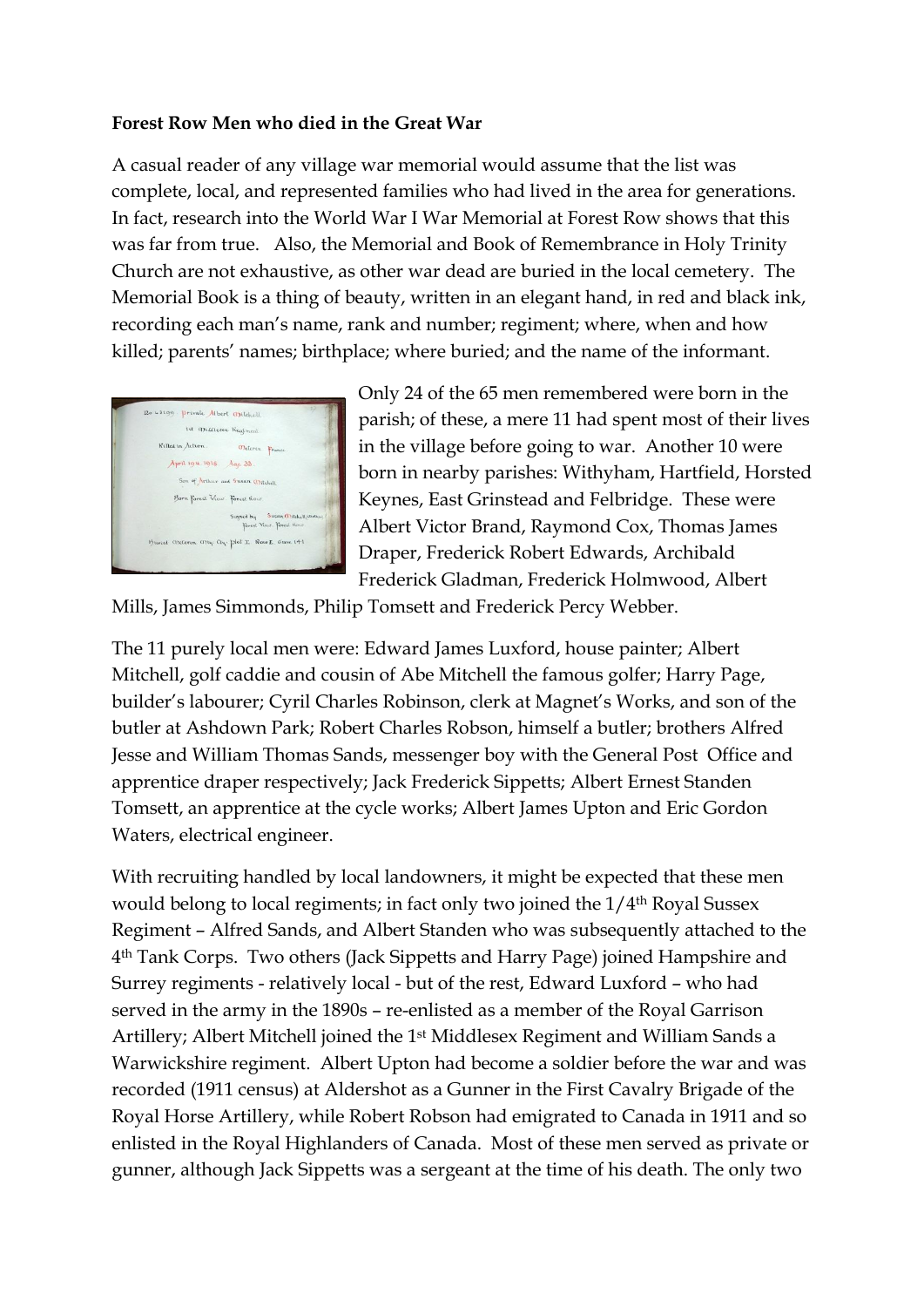officers born locally were Cyril Charles Robinson, a lieutenant with the 59th Squadron Royal Air Force, and Eric Gordon Waters, who was in the Hants Carabiniers with No. 6 Squadron of the Royal Flying Corps\*.

Of those in the ranks, the majority were born in the South-east. Only George Gregory, George Simpson, and Albert Henry White were born elsewhere – in Reading, Devizes and Cricket St. Thomas, Somerset respectively. Gregory's father was living in Highgate Road when the memorial was mooted, Simpson's mother at Quorndon, and White's father at Bower Hill, Plaw Hatch, all in Forest Row. These examples help to explain who was commemorated where. The decision lay, naturally, with the surviving members of the families, who would choose to have their nearest and dearest remembered in places where they themselves were living or had family ties.

Within the officer class, only Lieutenant Eric Gordon Waters had spent his life in Forest Row (Cyril Robinson was in London by 1911). He was the son of a local builder, James Waters, and his wife Elizabeth Ann. There were several siblings who joined the family business which finally ceased trading at the end of the last century. Mid-Sussex Timber now has the site. Eric must have been something of a dare-devil, a prerequisite for anyone willing to join the RFC in those very early days of aviation. This is perhaps borne out by an article in the *Chelmsford Chronicle* in 1915, in which he was fined £3 for dangerous driving, apparently having cornered a Chelmsford road sufficiently fast to end up on the wrong side, narrowly missing a cyclist. No doubt this spirit of derring-do would have been an asset flying over Poperinghe in Belgium, where he was killed in action in January 1917.

Captain Wilfred Herbert Cecil Brownlow was born in India, and educated at Summerfield School for Gentlemen's Sons in Oxfordshire. He probably never lived in Forest Row, but his parents, Cecil and Minnie Brownlow, had settled there on retirement from the army. The *Kent and Sussex Courier* recorded his last words:

'Tell them I died with a smile on my face.'



Some men had memorials in several places. Gerald Nolekin Horlick, Major in the Royal Gloucestershire Hussars, died of malaria in the Military Hospital in Alexandria, Egypt in July 1918. He was born in Brooklyn, USA, son of Sir James and Lady Margaret Horlick, but lived mainly in London, although schooled in Buckinghamshire. Before the war, he had been Assistant Manager of the family firm, Horlicks Malted Milk Co. At the time of his death, his parents were living at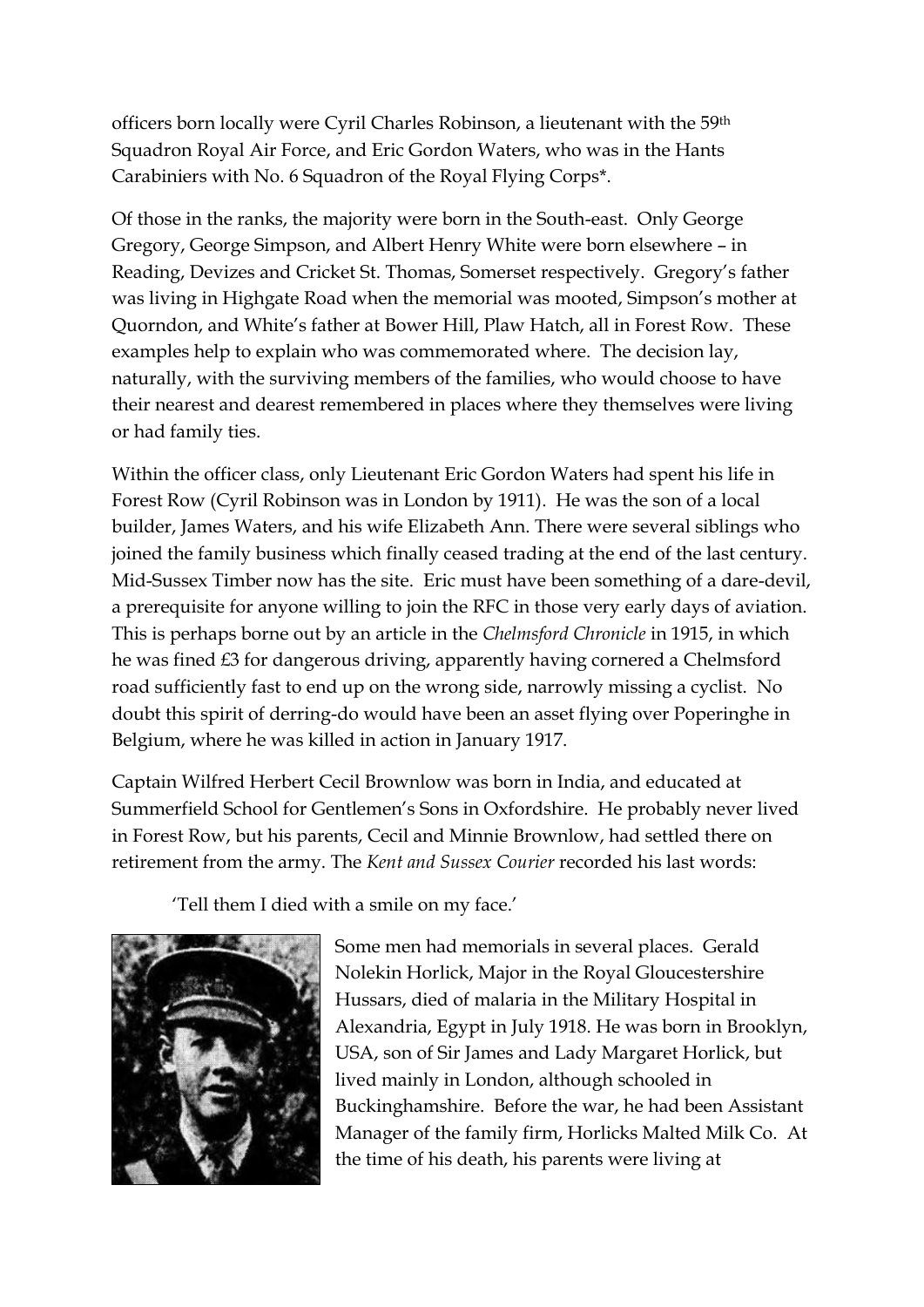Kidbrooke Park, which explains his inclusion on the Forest Row Memorial. However, the family's principal home was at Cowley Manor in Gloucestershire, and Sir James contributed funds to reconstruct and enlarge the organ in Gloucester Cathedral as a memorial to his son. A third memorial is at Cowley, and yet another exists in the treble bell at Elkstone church in Gloucestershire, paid for by members of his family and inscribed with his name. As if all this wasn't enough, when his brother James' son - also named Gerald – was killed in the Second World War, the memorial he put up in St. Mary's Slough for his son also included his long dead brother.

In more than one instance, siblings appear on the memorial. Alfred and William Sands, for example, were both sons of Thomas and Mary Sands. The former died of wounds in the Dardanelles in 1915 and was buried at sea. The latter survived until 1917 when he was killed in action north-east of Ypres. Oliver and Michael Lawrence

were both sons of General the Honourable Sir Herbert Alexander Lawrence and his wife Isabella (granddaughter of the Earl of Harewood). The father, a career soldier, rose to become Chief of General Staff, British Armies France, 1918-19. It was he who unveiled the Forest Row memorial in 1920. Oliver,



2nd Lieutenant in the City of London Post Office Rifles, was killed in action at Festubert in France in 1916, while Michael, Captain in the Coldstream Guards, died of wounds following the Battle of the Somme just over a year later.

However, the family which lost the most sons was the Kekewiches, who lived at Kidbrooke Park between 1909 and 1916. At first glance, this seems an exotic, maybe foreign name, but in fact the family originated in Lancashire, moving to Cornwall in the 16th and London in the 18th centuries. Hanbury Lewis, the eldest son of Lewis Pendarves and Lilian (née Hanbury) chose an army career, and in 1911 the *London Gazette* noted:



Sussex Yeomanry; Supernumerary Second Lieutenant Hanbury L. Kekewich is restored to the establishment. Dated 2nd December, 1910.

He served mainly in Egypt, but must have spent some time in the Dardanelles region as in 1915 he sent a seed home from Mudros (a port on Lemnos, used by the allies) which ultimately grew into a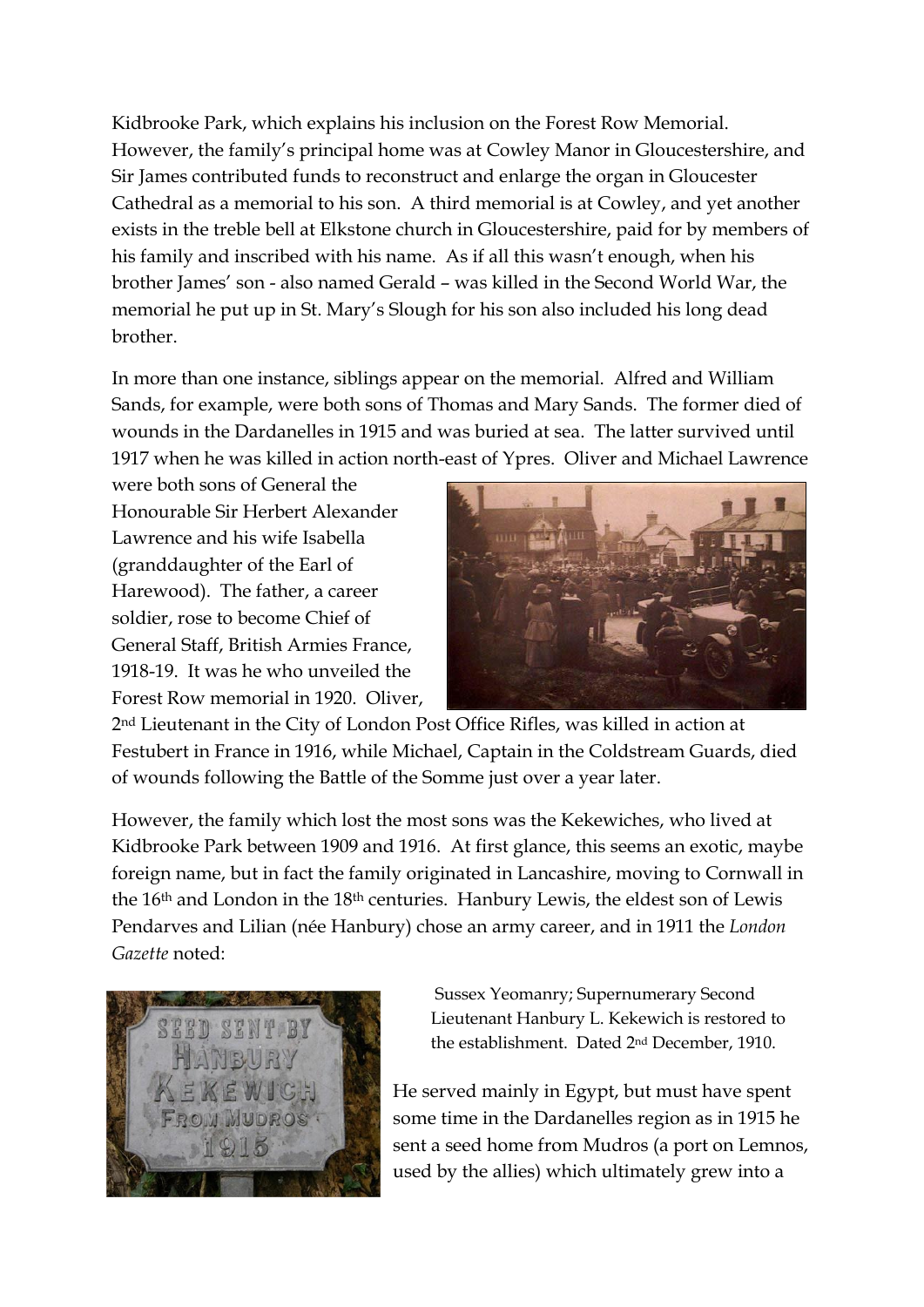tall tree. He was a captain by the time of his death in action at Beersheba in Palestine in 1917. A month later, tragedy struck again as George, the next son, who had joined up at the outbreak of war, died of wounds, also at Beersheba. The third son, John, had been missing in action since the Battle of Loos in 1915. His story is perhaps the most poignant, as his engagement to Stella Mundey, of Wilderwick, East Grinstead, had only been recently announced. John, educated at Eton like his brothers, went to Alberta to ranch after leaving Sandhurst, and then to Penang in 1913. He returned to England when war broke out and was commissioned. He was promoted to captain in 1915, only a few months before his death. The *Western Times*, reporting his death in 1917, said:

[He] is known to have been hit in the thigh and disabled. He refused to let his brother officers try to get him back to the British lines, saying it was too dangerous…Later a sergeant found him, but Captain Kekewich again refused help… Since then there has been no news of him, and it is feared that he was subsequently killed.

The parents were left one son, Sidney, who, although badly wounded, did survive the war. His three brothers are commemorated on the Lords Cricket Ground MCC Members Roll of Honour, as well as at other places relevant to the family.

Another pair of men who might seem to be related are the two Fishers: Edward Montagu Prinsep and George Kenneth, both from high status families. One of Edward Fisher's brothers was Minister of Education; another an admiral, and his father was a noted historian and tutor to the Prince of Wales. Previous generations had held high office in the church, including a Bishop of Salisbury, and a web of family relationships connected Edward to a number of influential and well-known characters; one of his father's first cousins, for example, was Virginia Woolf. George was the son of George Carnac Fisher, Bishop of Southampton and later Ipswich. Earlier generations had been employees in the Indian Civil Service, and before that, naval officers, including, co-incidentally, a rear admiral. Despite these similarities, however, there seems to be no connection between the two families.



More touching, maybe, are the stories of ordinary folk, such as Albert Mitchell. He was one of nine children born to Arthur and Susan Mitchell and belonged to a family who had lived on the Forest for decades as foresters, labourers and farmers. His father paid £18 for the conveyance of land on which by 1895 he had built a house named *Forest View*. This was near the 14<sup>th</sup> green on the golf course, and almost certainly a more comfortable family home than the wooden